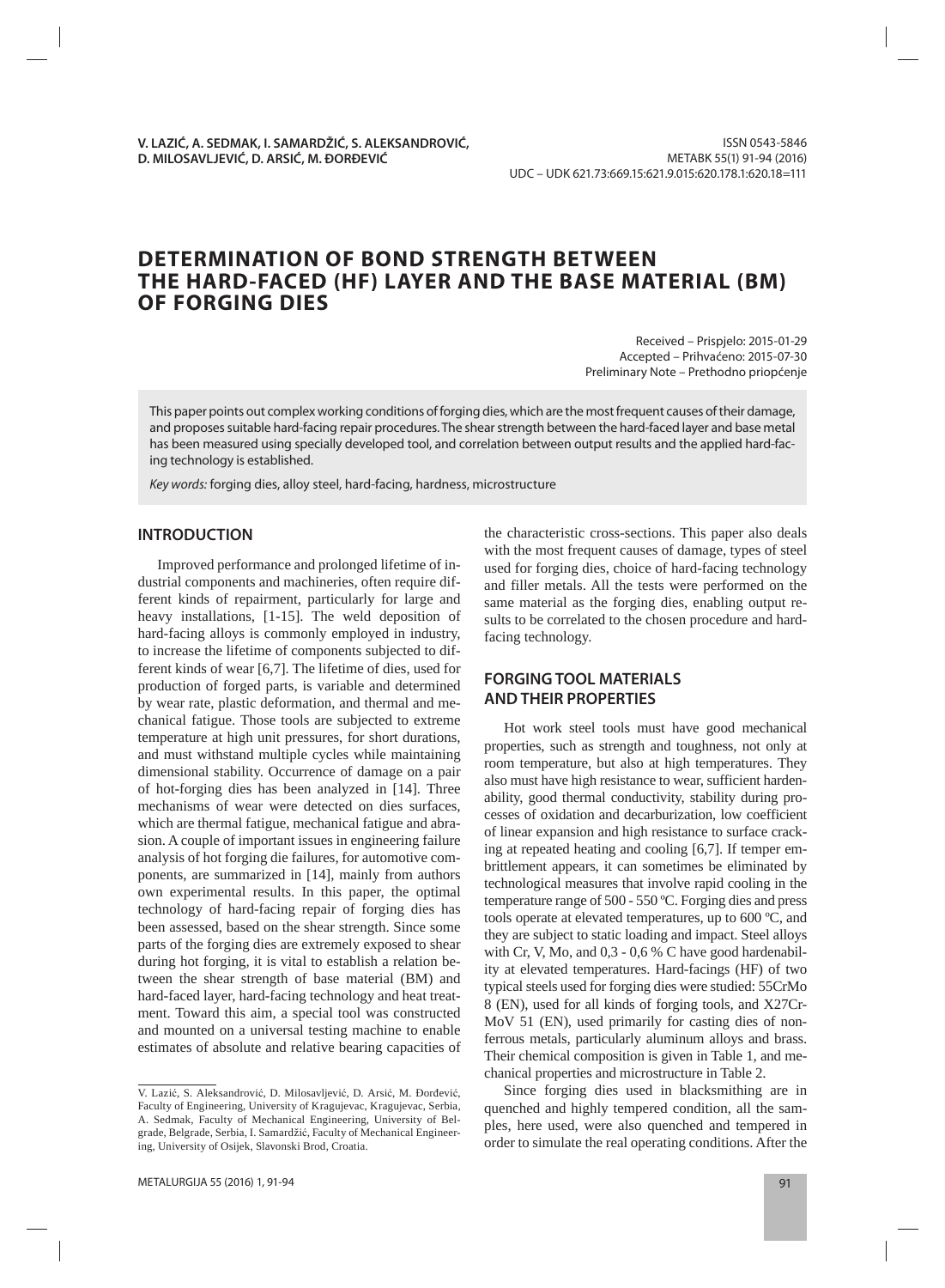heat treatment, hardness was measured, varying from 40 - 42 HRC for the steel 55CrMo 8, and from 41 - 49 HRC for the steel X27CrMoV 51. Because of the carbon content  $(C > 0.35\%)$  and the thickness of the hardfaced layers, preheating up to the temperature of about 300 °C was necessary.

# **THE HARD-FACING TECHNOLOGY AND FILLER METALS**

In order to select the most suitable hard-facing technology numerous tests were performed on samples, whose dimensions were determined based on the similarity theory, i.e. based on non-dimensional analysis. Criteria of hard-facing quality were the hardness and structure changes in the hard-faced layer zones and, in the heat affected zone, beneath the hard-faced layer. Hard-facing was performed using manual metal arc (MMA) process with coated electrodes with commercial names UTOP 38 and UTOP 55. Prior to their usage, the electrodes were dried applying following procedure: heating up to 350 - 400 °C, keeping at the drying temperature for 2 hours and then cooling in the furnace for  $1$  hour at the temperature not lower than 150 °C. Such heated electrodes were used

for hard-facing of preheated samples in order to reduce the level of diffusive hydrogen and appearance of hydrogen induced cracks. The hard-facing rate was prescribed in each pass, and prior to each pass the preheating temperature, i.e. the inter-pass temperatures, were checked. The digital measuring device Tastotherm D 1 200 with the thermocouple NiCr-NiAl and the measuring range from -50 to 1 200 °C has been employed. Layers hard-faced with these electrodes are tough, resistant to wear and impact, with constant hardness up to the temperature of 600 °C, as claimed by the manufacturer, or up to 570 °C as established in our tests [14]. In Tables 3 and 4 hard-facing parameters and filler metal (FM) properties are shown.

The sequence of hard-faced (HF) layers deposition is given in Figure 1a. Prior to each pass the layer of slag was removed with a steel brush. All other layers were deposited using this pattern, as is shown in Figure 1b for second, and in Figure 1c, for third pass. The width of the hard-faced pass, with the electrode  $\varnothing$  3,25 mm, was *b*  $\approx$ 10 - 12 mm and its height was  $h \approx 1.5$  mm. When the electrode  $\varnothing$  5,0 mm was used, the width of the pass was  $b \approx 16 - 18$  mm, and the height was  $h \approx 2.1$  mm. Hardfaced samples were tempered at the temperature  $T_{\text{tem}}$ =  $340 \text{ °C}$  (2 h), [14].

Table 1 **Chemical composition and labelling for 55CrMo 8 and X27CrMoV 51**

| EN          |      | Chemical composition / % |     |       |       |     |    |     |        |            | Relation to other standards |
|-------------|------|--------------------------|-----|-------|-------|-----|----|-----|--------|------------|-----------------------------|
|             |      | Si                       | Mn  |       |       |     | Ni | Mo  | $\vee$ | <b>DIN</b> | <b>UNI</b>                  |
| 55CrMo 8    | 0,55 | 0,3                      | 0,7 | 0,035 | 0,035 |     |    | 0.5 | 0.12   | 56NiCrMoV7 | U52NiCrMo6KU                |
| X27CrMoV 51 | 0.40 | 0.،                      | 0.4 | 0,025 | 0.025 | 5,0 |    | ن   | 0.4    | X38CrMoV5  | UX35CrMo05KU                |

#### Table 2 **Mechanical properties and microstructure of 55CrMo 8 and X27CrMoV 51**

| <b>EN</b>   | Soft annealing  |                   |           |                 | Tempering  |               | Preheating<br>temperature | Microstructure,<br>of base material (BM) |
|-------------|-----------------|-------------------|-----------|-----------------|------------|---------------|---------------------------|------------------------------------------|
|             | $T/{}^{\circ}C$ | $HV_{\text{max}}$ | $R$ / MPa | $T/{}^{\circ}C$ | <b>HRC</b> | $R_{-}/MPa$   | $T/$ °C                   |                                          |
| 55CrMo 8    | $670 - 700$     | 250               | 850       | $400 - 700$     | $50 - 30$  | 1 700 - 1 100 | $\approx$ 300             | martensite $(M) +$<br>bainite (B)        |
| X27CrMoV 51 | $800 - 830$     | 250               | 850       | $550 - 700$     | $50 - 30$  | 1 700 - 1 100 | $\approx$ 300             | martensite $(M) +$<br>bainite (B)        |

#### Table 3 **Hard-facing parameters for MMA method**

| <b>BM</b>   | Electrode labelling |                 | Electrode<br>Diameter / | Hard-facing<br>current $/$ A | Voltage / V | Hard-facing<br>velocity / cm/s | Heat input<br>energy $/$ J $/$ |
|-------------|---------------------|-----------------|-------------------------|------------------------------|-------------|--------------------------------|--------------------------------|
|             | Jesenice            | <b>DIN 8555</b> | mm                      |                              |             |                                | cm                             |
| 55CrMo 8    | UTOP 38             | E3-UM-40T       | 3,25                    | 115                          | 26          | $\approx 0.28$                 | 8 5 4 3                        |
| X27CrMoV 51 | UTOP <sub>55</sub>  | E6-UM-60T       | 5,0                     | 190                          | 29          | $\approx 0.25$                 | 17632                          |

### Table 4 **Filler material properties [7]**

| <b>BM</b>   | Electrode labelling | Chemical composition / % |      |     |                |     |                 | Application              |                                           |
|-------------|---------------------|--------------------------|------|-----|----------------|-----|-----------------|--------------------------|-------------------------------------------|
|             | Jesenice            | <b>DIN 8555</b>          |      | Cr  | M <sub>o</sub> | V   | Current<br>type | Hardness /<br><b>HRC</b> |                                           |
| 55CrMo 8    | UTOP 38             | E3-UM-40T                | 0.13 | 5.0 | 4.0            | 0,2 | $= (+)$         | $36 - 42$                | Hard-facing of hot and<br>cold work tools |
| X27CrMoV 51 | UTOP <sub>55</sub>  | E6-UM-60T                | 0,5  | 5,0 | 5.0            | 0.6 | $= (+)$         | $55 - 60$                | Hard-facing of hot and<br>cold work tools |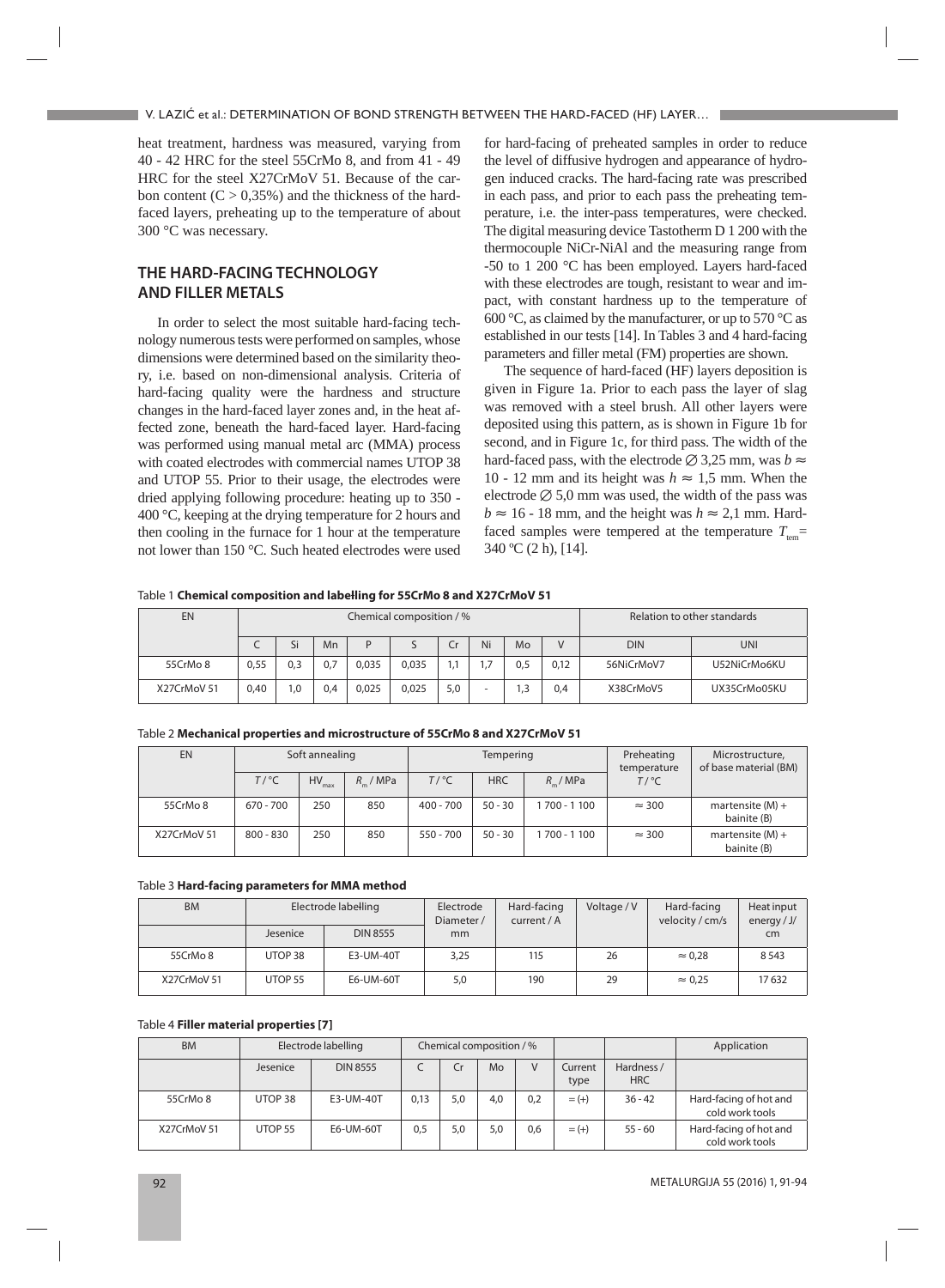

**Figure 1** The sequence of the hard-faced layers deposition: a) I layer, b) II layers, c) III layers

## **PREPARATION OF SPECIMENS**

The plates with two or three hard-faced layers were used to prepare specimen, corresponding to the area "A" in Figure 1, and shown in Figure 2. The area for the hardness measurements and metallographic tests was polished and etched with nital solution. When the hardfaced layer structure was determined, it was etched with aqua regia (20 - 30 ml HCl + 10 ml  $HNO_3 + 20$  - 30 ml glycerine), revealing base material (BM), Heat-affected-zone (HAZ) and hard-faced (HF) layer, Figures 2b and c. Shear strength of the cross section of the specimen was then determined.

Having in mind different capacities of testing machines (10 kN for the mechanic and 40 kN the hydraulic one), the cross section of the specimen for shear testing has been taken as  $15 \times 7 \times L_{\text{o}}$  for the mechanic testing



**Figure 2** Hard-faced specimens: a) measurement directions, b) two layers, c) three layers



**Figure 3** Microstructure in HAZ: a) 55CrMo8 with UTOP 38 – Ø 3,25 mm, b) X27CrMoV 51 with UTOP 55 – Ø 5,0 mm, magnification 200 x

machine, and as  $30 \times 10 \times L_{\rm o}$  for the hydraulic testing machine, were  $L_0$ , mm, is the specimen length. Using the base metal hardness, measured on hard-faced plates, the tensile strength can be estimated.

As seen in Table 5, when hard-facing is performed with the electrode UTOP  $38 - \emptyset$  3.25 mm, needle-like martensitic structure is formed in the HAZ, Figure 3a, due to lower heat input energy  $-q_1$ , higher cooling rate  $v_{h}$ , i.e. shorter cooling time - t<sub>8/5</sub>. When the electrode UTOP 55 –  $\varnothing$  5,0 mm was used, a much more favorable interphase structure, with very small finely dispersed carbide inclusions, Figure 3b, has been obtained.

## **SHEAR TEST RESULTS**

After the specimens have been prepared, experiments were carried out with the aim to determine the shear strength between the hard-faced layer and the BM, as well as the shear strength of the BM itself. Special tool was designed and used on a universal testing machine. Specimens marked as 9, 11, 13 and 15 represent the steel 55CrMo8, whereas marks 10, 12, 14 and 16 represent the steel X27CrMoV 51, as given in Table 6a and 6b. Table 6a indicates shear strength values between 766 and 1 521 MPa for the bond between hardface layer and the BM 55CrMo 8, and between 886 – 1 161 MPa for the bond between hard-face layer and the BM X27CrMoV 51. Table 6b indicates shear strength for the BM 55CrMo8 between 886 and 1 070 MPa, and for the BM X27CrMoV 51 between 830 and 1 112 MPa.

Comparing these results, it is obvious that the shear strength between the hard-faced layer and the BM has reached satisfactory level for both BMs, since the range of its values corresponds well with the range of values for shear strength of the BM.